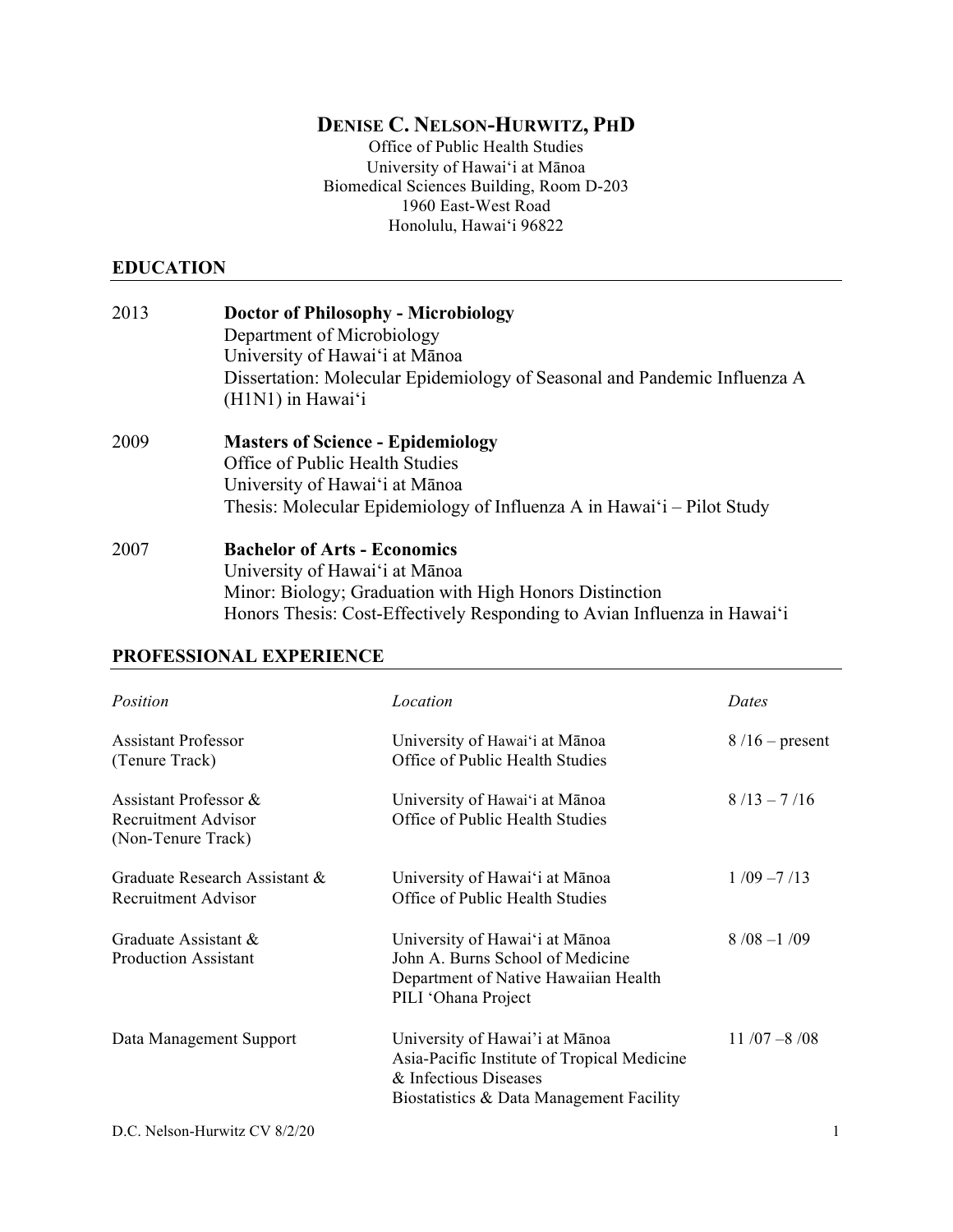| <b>Medical Assistant</b>                                                                                                                                                       | Fetal Diagnostic Institute of the Pacific                                                                      | $8/06 - 1/12$                                                                                                                                     |  |
|--------------------------------------------------------------------------------------------------------------------------------------------------------------------------------|----------------------------------------------------------------------------------------------------------------|---------------------------------------------------------------------------------------------------------------------------------------------------|--|
| Managerial Assistant                                                                                                                                                           | Fetal Diagnostic Institute of the Pacific                                                                      | $4/05 - 8/06$                                                                                                                                     |  |
| <b>TEACHING EXPERIENCE</b>                                                                                                                                                     |                                                                                                                |                                                                                                                                                   |  |
| Courses                                                                                                                                                                        | Location                                                                                                       | Dates                                                                                                                                             |  |
| Introduction to Public Health<br>(Public Health 201) [undergraduate]                                                                                                           | Office of Public Health Studies, Spring (2 sections) &<br>University of Hawai'i, Mānoa                         | Summer 2014; Fall<br>2015; Spring $&$ Fall<br>2016; Spring, Summer,<br>& Fall 2017-2018;<br>Spring & Fall 2019;<br>Spring, Summer,<br>& Fall 2020 |  |
| Application of Public Health Principles<br>in Research and Practice<br>(Public Health 480) [undergraduate]                                                                     | Office of Public Health Studies, Fall 2014; Spring &<br>University of Hawai'i, Mānoa Fall 2015-2020            |                                                                                                                                                   |  |
| Applied Learning Experience<br>(Public Health 485) [undergraduate]                                                                                                             | Office of Public Health Studies, Spring, Summer, & Fall<br>University of Hawai'i, Mānoa 2015-2018; Spring 2019 |                                                                                                                                                   |  |
| Public Health Undergraduate Capstone Seminar Office of Public Health Studies, Fall 2015; Spring &<br>(Public Health 489) [undergraduate]<br>[Writing Intensive effective Sp16] | University of Hawai'i, Mānoa Fall 2016; Spring 2017                                                            |                                                                                                                                                   |  |
| Public Health in Hawai'i<br>(Public Health 202) [undergraduate]<br>[Co-teaching with doctoral teaching<br>practicum student]                                                   | Office of Public Health Studies, Summer 2014<br>University of Hawai'i, Mānoa & Fall 2014                       |                                                                                                                                                   |  |
| Seminar in Global Public Health<br>(Public Health 203) [undergraduate]<br>[Co-teaching with doctoral teaching<br>practicum student                                             | Office of Public Health Studies, Fall 2014<br>University of Hawai'i, Mānoa                                     |                                                                                                                                                   |  |
| <b>Needs Assessment</b><br>(Public Health 649)                                                                                                                                 | Office of Public Health Studies, Spring 2013<br>University of Hawai'i, Mānoa                                   |                                                                                                                                                   |  |
| Introduction to Public Health<br>(Public Health 600) [co-instructor]                                                                                                           | Office of Public Health Studies, Fall Semesters,<br>University of Hawai'i, Mānoa                               | 2010-2012                                                                                                                                         |  |
| Introduction to Public Health Issues<br>(Public Health 301)<br>[undergraduate, co-instructor]                                                                                  | Office of Public Health Studies, Fall 2012<br>University of Hawai'i, Mānoa                                     |                                                                                                                                                   |  |
| Seminar in Global Public Health<br>(Public Health 303)<br>[undergraduate, co-instructor]                                                                                       | Office of Public Health Studies, Spring 2012<br>University of Hawai'i, Mānoa                                   |                                                                                                                                                   |  |
| D.C. Nelson-Hurwitz CV 8/2/20                                                                                                                                                  |                                                                                                                |                                                                                                                                                   |  |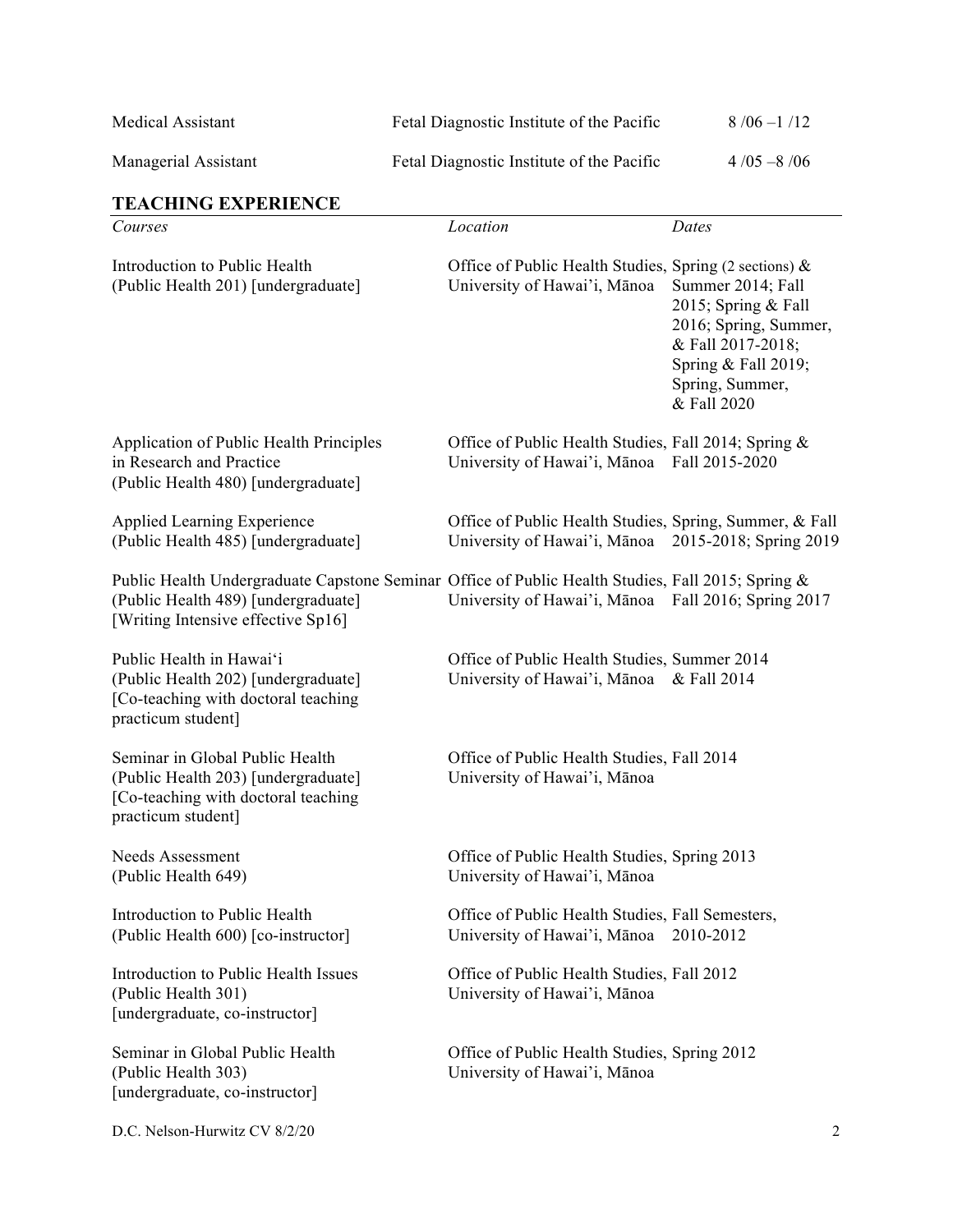# **HONORS AND AWARDS**

| 2019-2020 | Nominee & Finalist<br>University of Hawai'i at Mānoa Excellence in Teaching Award                                                                           |
|-----------|-------------------------------------------------------------------------------------------------------------------------------------------------------------|
| 2018-2019 | Nominee<br>University of Hawai'i at Mānoa Excellence in Teaching Award                                                                                      |
| 2017      | Delta Omega Award for Innovative Public Health Curriculum, Honorable<br>Mention<br>PH 480: Application of Public Health Principles in Research and Practice |
| 2017      | Frances Davis Award for Excellence in Undergraduate Teaching<br>University of Hawai'i at Mānoa                                                              |
| 2016      | Honorary Faculty Inductee<br>National Society of Collegiate Scholars, University of Hawai'i at Mānoa                                                        |
| 2010      | Pacific Asian Center for Entrepreneurship (PACE) Fellowship<br>Shidler College of Business, University of Hawai'i at Mānoa                                  |
| 2009      | Student Poster Finalist, Delta Omega Honorary Public Health Society<br>(Presentation at American Public Health Association Annual Conference)               |
| 2008-12   | Associate, NSF IGERT (Integrative Graduate Education & Research Traineeship)<br>University of Hawai'i at Mānoa                                              |
| 2008      | Koseki Award for Excellence in Community Service<br>Office of Public Health Studies, University of Hawai'i at Mānoa                                         |
| 2007      | Bachelor of Arts Graduation with High Honors Distinction<br>University of Hawai'i at Mānoa                                                                  |
| 2005      | Sophomore Honors Distinction<br>University of Hawai'i at Mānoa, Honors Program                                                                              |
| 2003      | Bishop James A. Walsh Award<br>Maryknoll School                                                                                                             |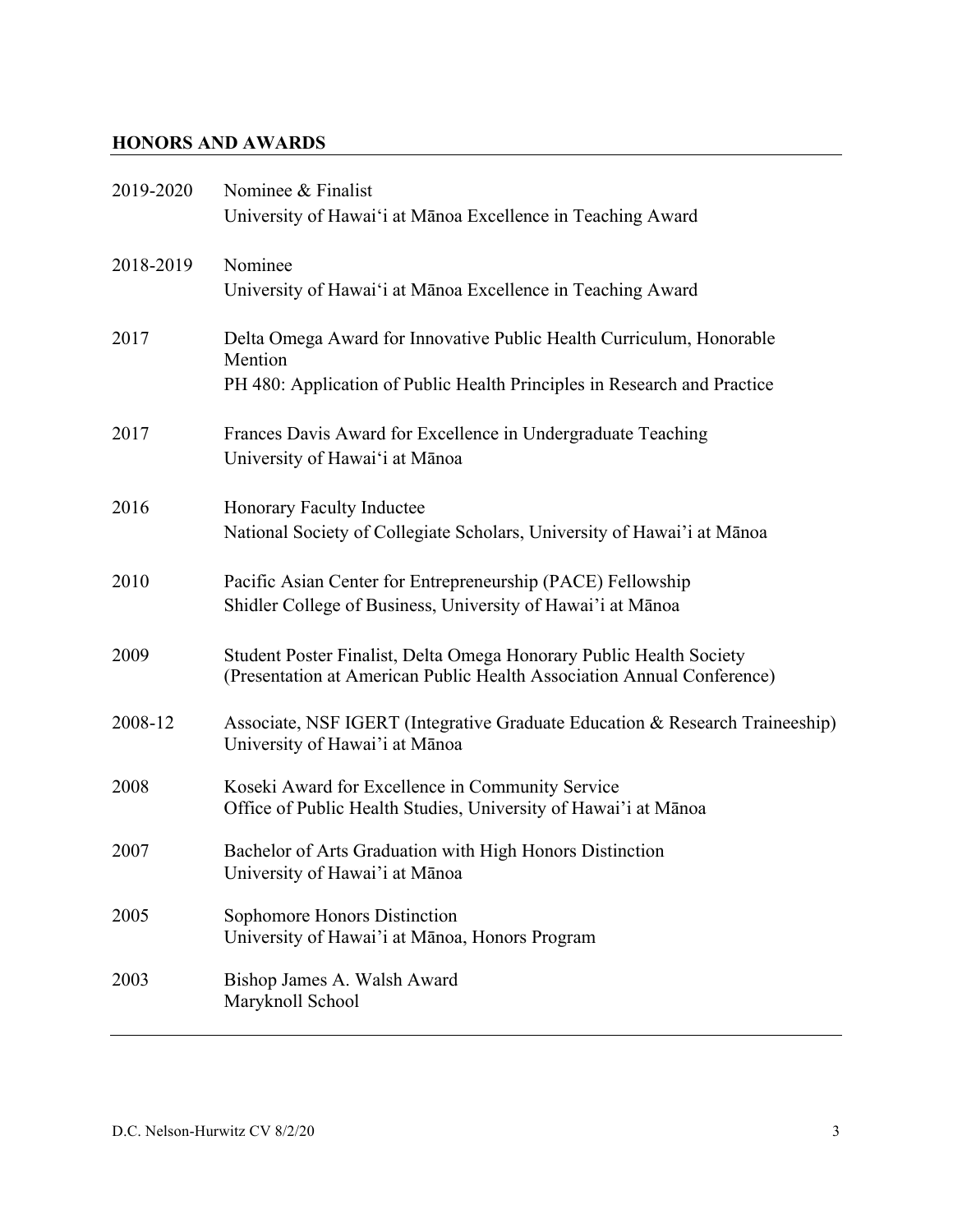## **Peer-Reviewed Journal Articles**

Wolff G, **Nelson-Hurwitz DC**, & Buchthal OV. (2020). Identifying and Assessing Factors Affecting Farmers' Markets EBT Sales in Hawai'i. *Public Health Nutrition.* DOI: 10.1017/ S1368980019004051

Buchthal OV, **Nelson-Hurwitz DC,** Hsu L, Beyers M, & Banna J. (2019). Identifying Urban Immigrant Food-Cultivation Practices for Culturally-Tailored Garden-Based Nutrition Programs. *Journal of Immigrant and Minority Health*. DOI: 10.1007/s10903-019-00952.

**Nelson-Hurwitz DC**, & Buchthal OV. (2019). Using Deliberative Pedagogy as a Tool for Critical Thinking and Career Preparation Among Undergraduate Public Health Students. *Frontiers in Public Health*, *7*, 37. DOI: 10.3389/fpubh.2019.00037.

**Nelson-Hurwitz DC**, Kehl L, & Braun KL. (2019). Aloha Undergraduates: Development and Application of Local and Indigenous Topics into an Undergraduate Public Health Curriculum. *Frontiers in Public Health*, *7*, 16. DOI: 10.3389/fpubh.2019.00016.

Buchthal OV, Wolff G, Kittinger D, Schaeffner D, & **Nelson-Hurwitz DC**. (2018). Using spatial analysis to examine best placement of electronic benefit transfer services at farmers' markets in Honolulu County, Hawaii, USA. *Public Health Nutrition*, 1-7. DOI: 10.1017/S1368980018001945.

**Nelson-Hurwitz DC**, Buchthal OV, Tagorda M, & Braun KL. (2018). Adding a Baccalaureate Degree to a Graduate Public Health Program While Addressing Stakeholder Concerns. *Pedagogy in Health Promotion*. DOI: 10.1177/2373379918794703.

**Nelson-Hurwitz DC,** Tagorda M, Kehl L, Buchthal OV, & Braun KL. (2018). Developing an Undergraduate Public Health Introductory Core Course Series. *Frontiers in Public Health*, *6*, 155. DOI: 10.3389/fpubh.2018.00155

Davis CMA, Guo M, Miyamura J, Chang A, **Nelson-Hurwitz DC**, & Sentell T. (2017). Key Factors in Obstetric Delivery Decision-Making among Asian and Pacific Islander Women by English Proficiency. *Hawai'i Journal of Medicine & Public Health,* 76(10), 279.

**Nelson-Hurwitz DC**, & Tagorda M. (2015). Developing an undergraduate applied learning experience. *Frontiers in Public Health*, *3*. DOI: 10.3389/fpubh.2015.00002

# **Non-Peer Reviewed (Editorial Review) Journal Articles**

Braun KL, **Nelson-Hurwitz DC**, Ono M, Godinet M, Perkinson M, & Mokuau N. (2017). From *Hale* to *Kauhale*: Public Health, Social Work, and Aging. *Hawai'i Journal of Medicine & Public Health*, 76(4), 135.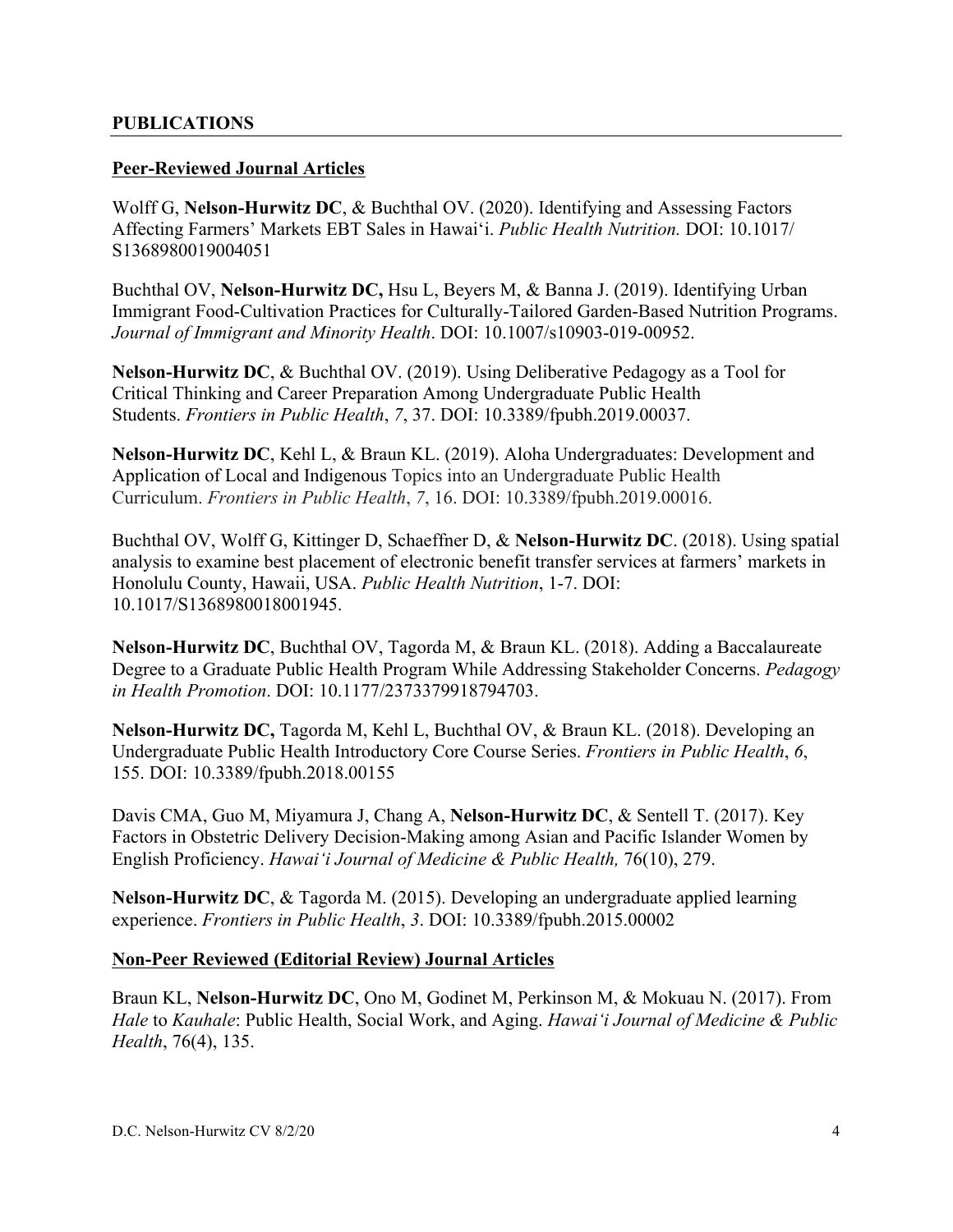**Nelson-Hurwitz DC**, Arakaki LA, & Uemoto M. (2017). Insights in Public Health: Training Today's Students to Meet Tomorrow's Challenges: Undergraduate Public Health at the University of Hawai'i at Manoa. *Hawai'i Journal of Medicine & Public Health*, 76(3), 89.

# **Book Chapters**

**Nelson-Hurwitz DC**, Kehl L, & Braun KL. (2020). Aloha undergraduates: Development and application of local and indigenous topics into an undergraduate public health curriculum. *Reprinted in Harver A & Hein KD, Integrative learning in US undergraduate public health education: Effective high-impact practices*, Frontiers Publishers. https://www.frontiersin.org/research-topics/8142/integrative-learning-in-usundergraduate-public-health-education-effective-high-impact-practices

**Nelson-Hurwitz DC**, & Tagorda M. (2015). Developing an undergraduate applied learning experience. *Undergraduate Education for Public Health in the United States*, pp. 43-45. [republished as book chapter from journal article]

# **Manuscripts Submitted, In or Pending Review**

Yang PL, Katz AR, & **Nelson-Hurwitz DC**. Evaluating Potential Mosquito Breeding Sites on a University Campus. *Hawai'i Journal of Health & Social Welfare*.

**Nelson-Hurwitz DC** & Lee TH. Redesigning an Undergraduate Global Health Course to Increase Student Engagement and Incorporate High-Impact Educational Practices. *Pedagogy in Health Promotion*.

Asato C, **Nelson-Hurwitz DC**, Lee TH, & Grandinetti A. Comparative Analysis of Metabolic Syndrome Diagnostic Criteria and its Effects on Prevalence in a Multi-Ethnic Population. *Metabolic Syndrome and Related Disorders*.

# **Technical Reports**

**Nelson-Hurwitz DC**. (2015 Sept 30) Public Health Workforce Training Needs Assessment Report- Summer 2015. Hawai'i Public Health Training Hui & Western Region Public Health Training Center.

**Nelson-Hurwitz DC**. (2012 Nov 21) Public Health Workforce Training Needs Assessment Report- Summer 2012. Hawai'i Public Health Training Hui & California-Pacific Public Health Training Center.

# **PRESENTATIONS**

# *Presented*

**Association of Schools and Programs of Public Health (ASPPH) Annual Meeting & Undergraduate Summit**

Arlington, Virginia March 18-20, 2020

 $D.C.$  Nelson-Hurwitz CV 8/2/20  $5$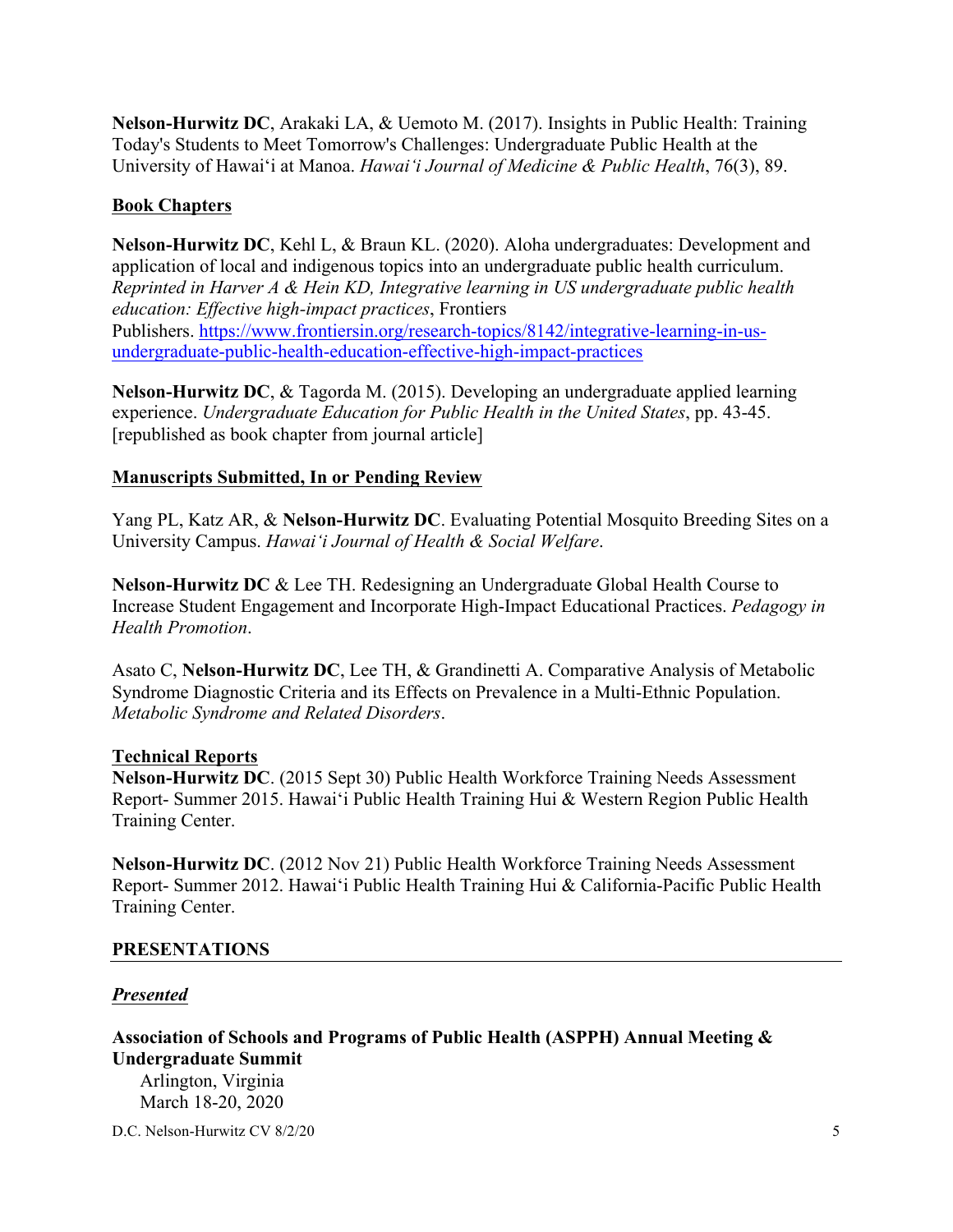(Conference Cancelled due to COVID-19; Presented Virtually 4/17/2020)

Oral Presentation Title: What Can You Do With a BAPH? Profiles of Bachelors in Public Health Graduates from a Health Professional Shortage Area Co-Author: Michelle Tagorda, MPH

Poster Presentation Title: Improving Communication of Bachelors Public Health Curriculum Among Students Co-Author: Michelle Tagorda, MPH

# **American Public Health Association Annual Conference**

Philadelphia, Pennsylvania November 2-6, 2019 Poster Presentation Title: Identifying the impact of locational and operational factors on farmers' market EBT program outcomes Authors: O.Vanessa Buchthal, DrPH, Denise Nelson-Hurwitz, PhD, & Grace Wolff, BA

## **Association of Schools and Programs of Public Health (ASPPH) Annual Meeting & Undergraduate Summit**

Arlington, Virginia March 20-22, 2019

Oral Presentation Title: Redesigning an Undergraduate Global Health Course to Increase Student Engagement and Incorporate High Impact Educational Practices Co-Authors: O.Vanessa Buchthal, DrPH & Thomas H. Lee, PhD

Oral Presentation Title: Aloha Undergraduates: Development and Application of Local & Indigenous Topics into an Undergraduate Public Health Curriculum Co-Author: Lisa Kehl, MPH, MSW

Poster Presentation Title: Targeting Student Veterans in Undergraduate Public Health Recruitment Practices Co-Authors: O.Vanessa Buchthal, DrPH & Kennith Scott, MPA

#### **American Public Health Association Annual Conference**

San Diego, California November 11-14, 2018 Poster Presentation Title: Using Spatial Analysis to Strategize Promotion of EBT Usage at Farmers Markets Authors: O.Vanessa Buchthal, DrPH, Denise Nelson-Hurwitz, PhD, & Grace Wolff, BA

## **Association of Schools and Programs of Public Health (ASPPH) Annual Meeting & Undergraduate Summit**

Arlington, Virginia March 7-9, 2018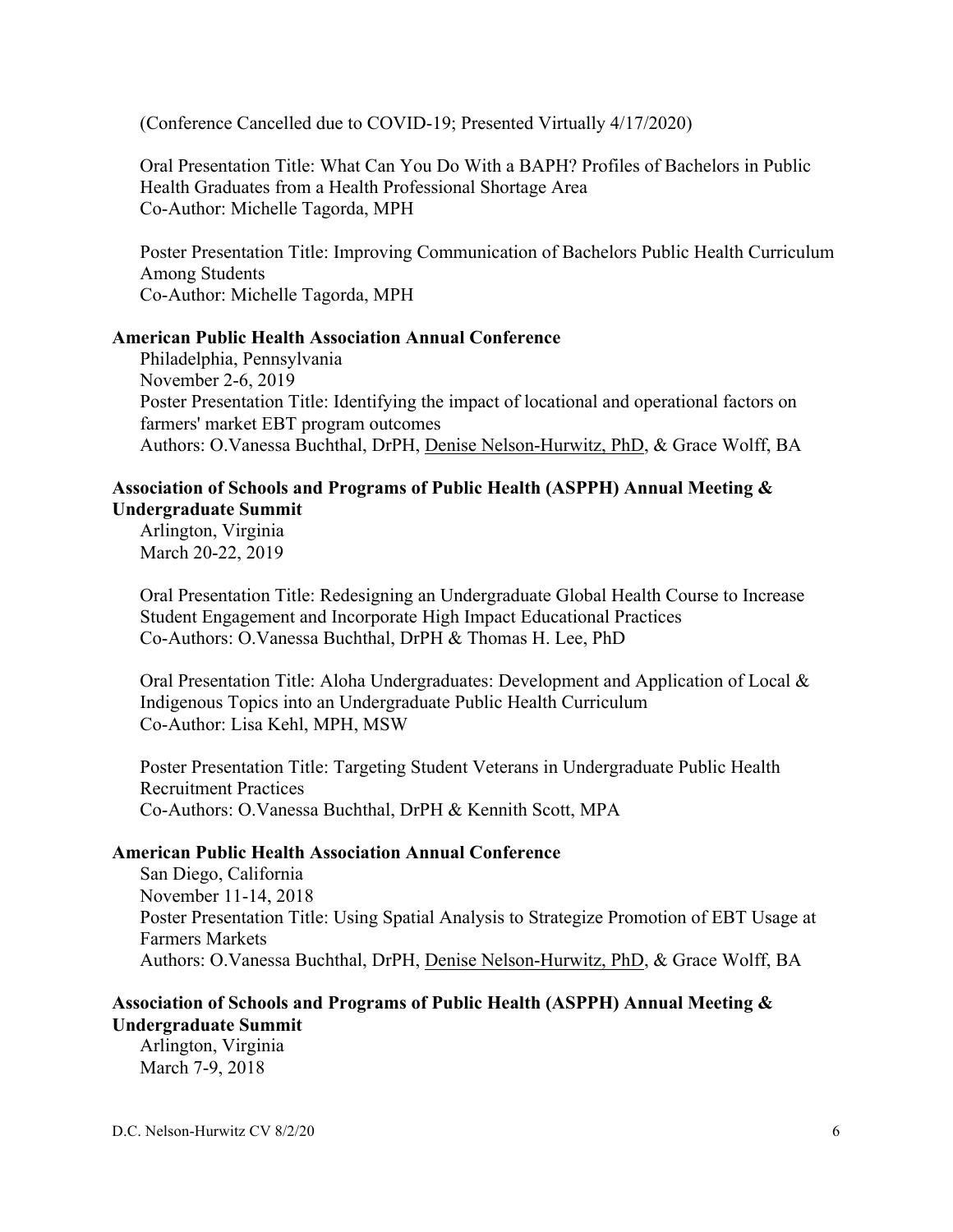Oral Presentation Title: Developing a System to Evaluate Baccalaureate Public Health Programs Co-Authors: O.Vanessa Buchthal, DrPH, Michelle Tagorda, MPH, Kathryn L. Braun, DrPH

Poster Title: Using Deliberative Pedagogy as a Tool for Critical Thinking and Career Preparation Among Undergraduate Public Health Students Co-Author: O.Vanessa Buchthal, DrPH

### **Association of Schools and Programs of Public Health (ASPPH) Annual Meeting & Undergraduate Summit**

Arlington, Virginia March 14-17, 2017

Poster Title: Looking Back to Move Forward: Challenges and Successes in Undergraduate Program Development Co-Author: Kathryn L. Braun, DrPH

## **Association of Schools and Programs of Public Health (ASPPH) Annual Meeting & Undergraduate Summit**

Arlington, Virginia March 20-22, 2016

Oral Presentation Title:

Recruitment of an Ethnically Diverse Public Health Student Body Co-Author: Michelle Tagorda, MPH

## Poster Titles:

1. Development of a Public Health Undergraduate Presentation Forum Co-Author: Michelle Tagorda, MPH

2. Development of an Integrated and Applied Undergraduate Capstone Course Co-Author: Michelle Tagorda, MPH

## **Association of Schools and Programs of Public Health (ASPPH) Annual Meeting**

Arlington, Virginia March 22-25, 2015 Oral Presentation Title: Developing an Undergraduate Introductory Core Co-Author: Michelle Tagorda, MPH

# **Association of Schools and Programs of Public Health (ASPPH) Undergraduate Education for Public Health Summit**

New Orleans, Louisiana November 15, 2014 Oral Presentation Title: Developing An Undergraduate Applied Learning Experience Co-Author: Michelle Tagorda, MPH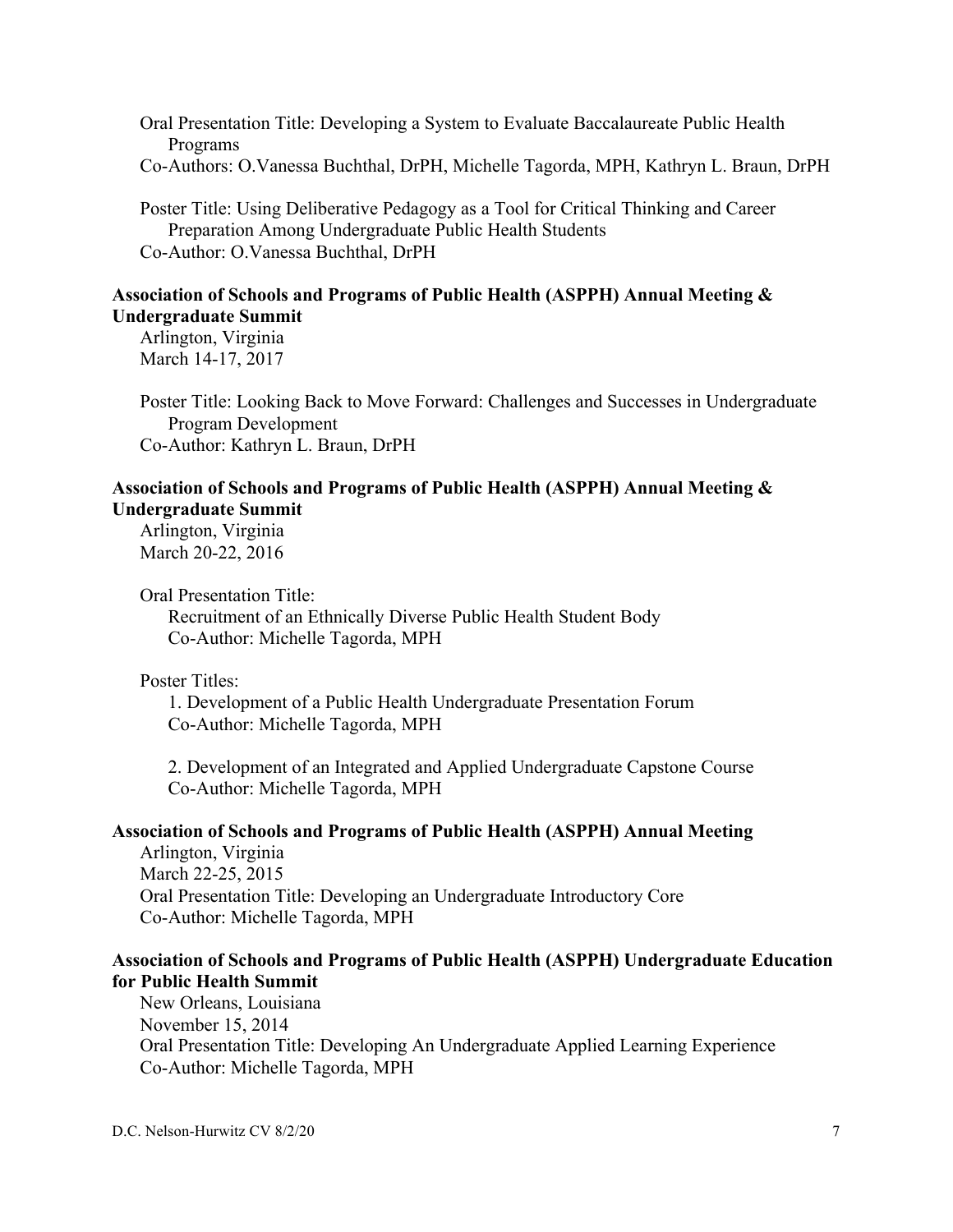## **Invited Presentation: Joint Public Health Emergency Working Group (JPHEWG)**

Pacific Regional Medical Command, Tripler Army Medical Center Honolulu, Hawai'i April 16, 2014 Presentation Title: Role of Hawai'i in Influenza Transmission Patterns

## **American Public Health Association Annual Conference**

Boston, Massachusetts November 3 - 6, 2013 Poster Title: Role of Hawai'i in Influenza Transmission Patterns Co-Author: Shannon Bennett, PhD

## **American Public Health Association Annual Conference**

San Francisco, California October 27 - 31, 2012 Poster Titles: 1. Molecular Epidemiology of Seasonal & Pandemic Influenza A (H1N1) in Hawai'i Co-Author: Shannon Bennett, PhD

2. Using Student Panels for Practice-Based Teaching & Promotion of Public Health Issues Co-Author: Valerie Yontz, PhD, RN, MPH

3. Integration of Service Learning into the MPH Practicum Experience Co-Author: Valerie Yontz, PhD, RN, MPH

## **Pacific Global Health Conference**

Honolulu, Hawai'i November 8 - 12, 2011 Oral Presentation Title: Disease Detectives: Recruitment Tool and Promotional Event Co-Presenter: Sheri Gon, MPH

## **American Public Health Association Annual Conference**

Washington, D.C. October 29 - November 2, 2011 Poster Title: Public Health in Action: A Photo Assignment to Attract Undergraduates to Public Health Co-Authors: Valerie Yontz, PhD, RN, MPH & Kathryn Braun, DrPH

### **American Society of Microbiology, Hawai'i Chapter, Annual Symposium**

Honolulu, Hawai'i April 23, 2011 Poster Presentation Title: Molecular Epidemiology of Seasonal & Pandemic Influenza A (H1N1) in Hawai'i- Preliminary Data Co-Author: Shannon Bennett, PhD

## **John A. Burns School of Medicine- Biomedical Sciences Symposium**

D.C. Nelson-Hurwitz CV 8/2/20 8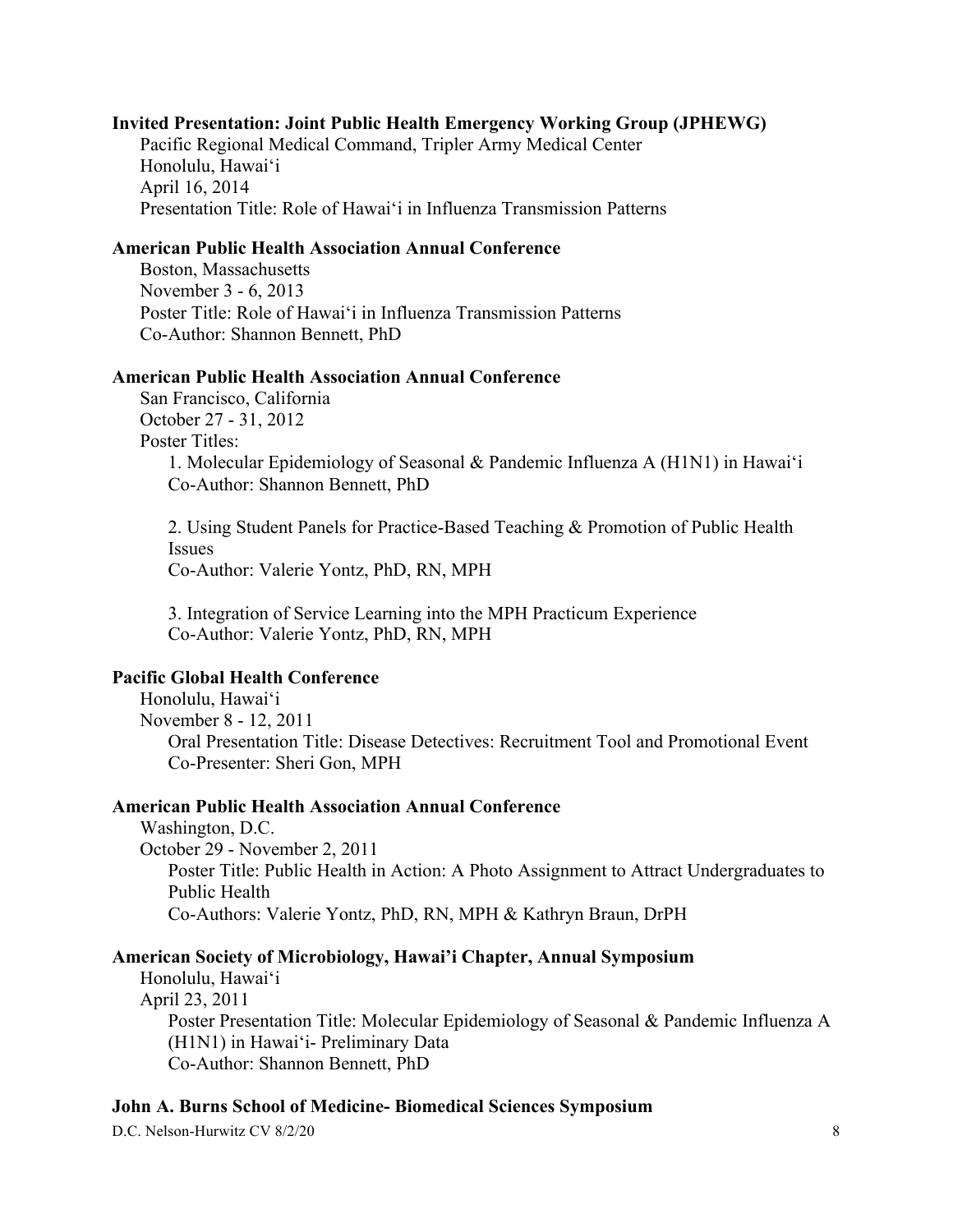University of Hawai'i at Mānoa April 20, 2011 Poster Presentation Title: Molecular Epidemiology of Seasonal & Pandemic Influenza A (H1N1) in Hawai'i- Preliminary Data Co-Author: Shannon Bennett, PhD

#### **American Public Health Association Annual Conference**

Philadelphia, Pennsylvania November 8 - 12, 2009 Poster Title: Molecular Epidemiology of Influenza A (H1N1) in Hawai'i (Received Delta Omega Honors Society Poster Presentation Award) Co-Author: Shannon Bennett, PhD

#### **John A. Burns School of Medicine- Biomedical Sciences Symposium**

University of Hawai'i at Mānoa April 14, 2009 Poster Presentation Title: Molecular Epidemiology of Influenza A (H1N1) in Hawai'i Co-Authors: Shannon Bennett, PhD & Allison Imrie, PhD

#### **Symposium for Undergraduate Research and Creative Projects**

University of Hawai'i at Mānoa

April 28, 2007

Oral and Poster Presentation Title: Cost-Effectively Responding to Pandemic Influenza in Hawai'i

## **Symposium for Undergraduate Research and Creative Projects**

University of Hawai'i at Mānoa April 28 – 29, 2006 Oral and Poster Presentation Title: Cost-Effectively Responding to Epidemics in Hawai'i- Proposal (Received Award of Distinction for Oral Presentation)

#### **Symposium for Undergraduate Research and Creative Projects**

University of Hawai'i at Mānoa April 29 – 30, 2005 Oral Presentation Title: In Search of the "Lost" Sophomores

#### **RESEARCH**

#### **In Development**

## **Innovative Online Public Health Pedagogy to Enhance Educational Success Among Vulnerable College Students During COVID-19**

To Be Submitted: August 4, 2020 RFP: Research Grants on Reducing Inequity - Officer's Research Grant Funder: William T. Grant Foundation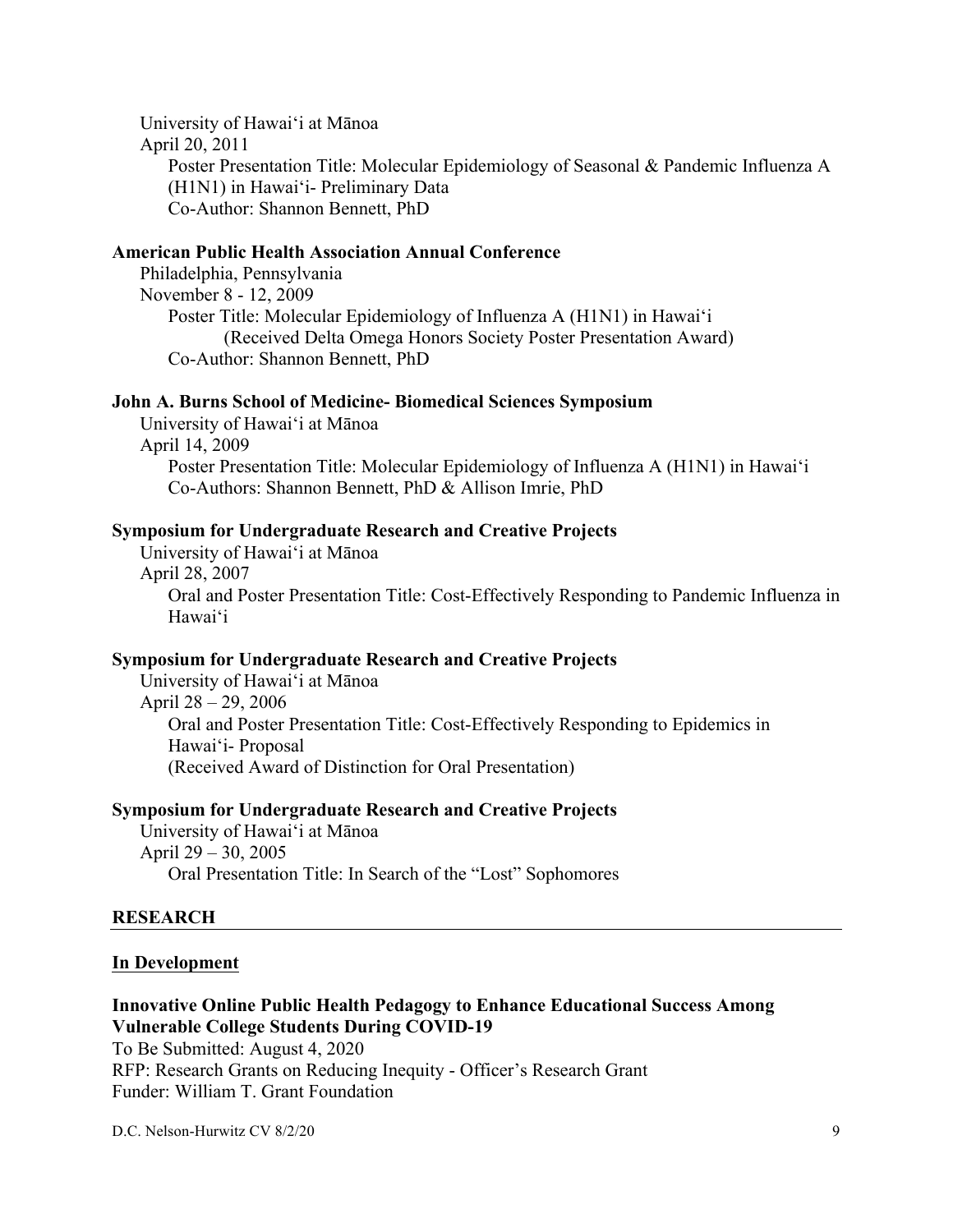Role: Principal Investigator

# **Completed**

# **Building Infrastructure Leading to Diversity (BUILD): Enhancing Cross Disciplinary Infrastructure and Training at Oregon (EXITO)**

November 2014 – December 2019 Funded by: National Institute on Minority Health and Health Disparities (1ULMD009596) Role: University of Hawai'i Curriculum Development Coordinator

## **Post-Doctoral Research: Survival in Obesity-Related Cancers Among Native Hawaiians** August 2013 – June 2015

Research Supplement to Promote Diversity in Health-Related Research (U54CA153459) Funded by: National Cancer Institute (through 'Imi Hale- Native Hawaiian Cancer Network)

# **Molecular Epidemiology of Seasonal and Pandemic Influenza A (H1N1) in Hawai'i**

Dissertation, Department of Microbiology, University of Hawai'i at Mānoa Chair: Shannon Bennett, PhD Committee Members: Alan Katz, MD, MPH, Hongwei Li, PhD, A. Christopher Whelen, PhD, & Yuanan Lu, PhD Collaborator: Hawai'i Department of Health- State Laboratory Division

# **Molecular Epidemiology of Influenza A (H1N1) in Hawai'i – Pilot Study**

Masters Thesis, Office of Public Health Sciences, University of Hawai'i at Mānoa Advisors: Shannon Bennett, PhD, Allison Imrie, PhD, Alan Katz, MD, MPH & John Grove, PhD Collaborators: A. Christopher Whelen, PhD & Hawai'i Department of Health- State Laboratory Division

# **Cost-Effectively Responding to Avian Influenza in Hawai'i**

Undergraduate Honors Thesis, Department of Economics, University of Hawai'i at Mānoa Primary advisor: Jim Dator, PhD (Department of Political Science- Future Studies) Committee members: Sumner La Croix, PhD (Department of Economics) & John Casken, RN, MPH, PhD (School of Nursing)

# **In Search of the "Lost" Sophomores**

Undergraduate research project, Honors Department, University of Hawai'i at Mānoa Involved developing an honors curriculum for sophomore students in the UH Honors Program. Advisor: Christine Kirk-Kuwaye, PhD Collaborators: Timothy Lum-Yee & Laura Mo

# **Submitted, Not Funded**

#### **Proactive Advising in a Crisis: Promoting Academic Success Among Native Hawaiian/ Pacific Islander and other Vulnerable Students**

Submitted: June 5, 2020; Decision: July 8, 2020 RFP: Special COVID-19 Related Research Grant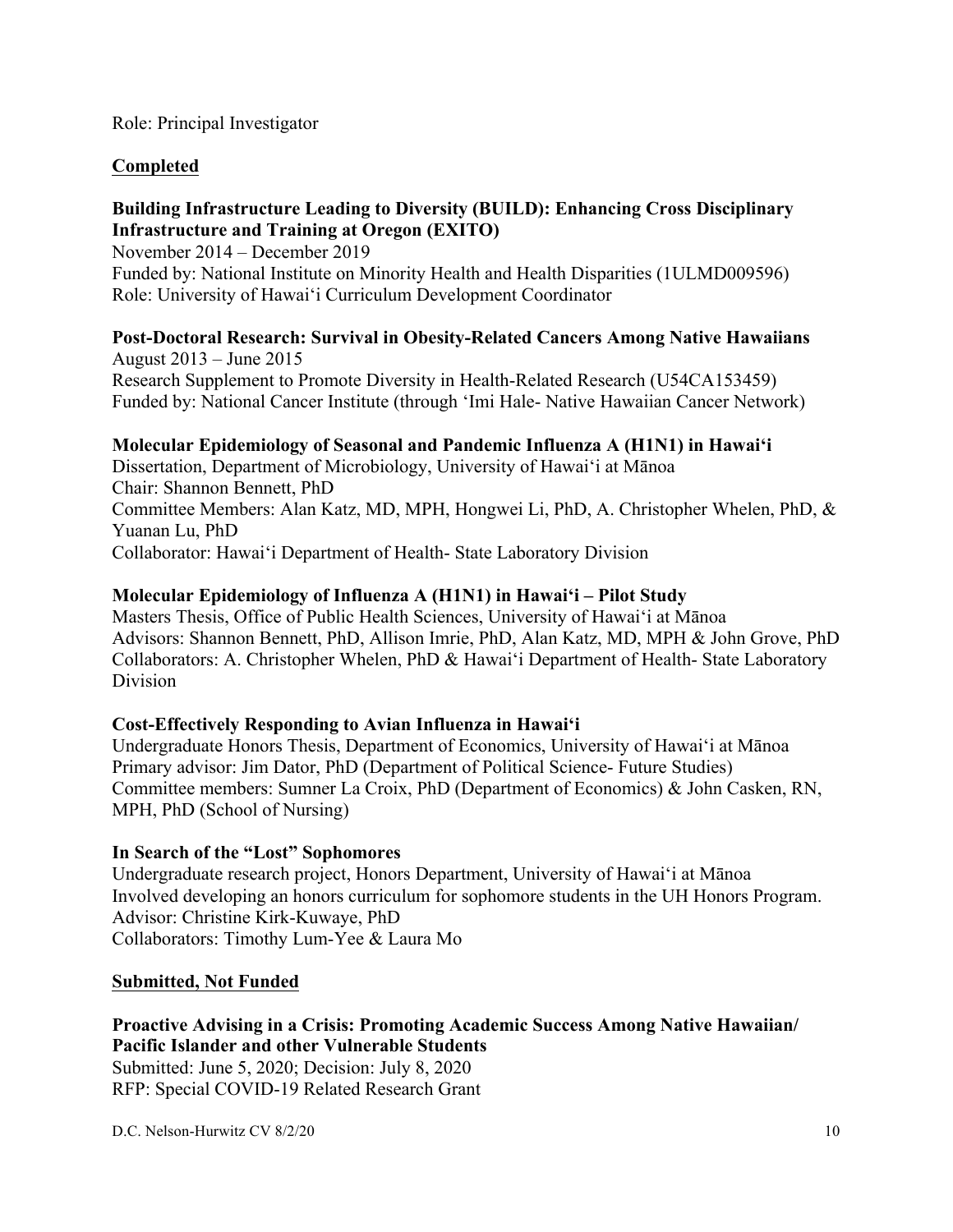Funder: Spencer Foundation Role: Principal Investigator

### **CONSULTING ACTIVITIES**

Consultant, Public Health Training Hui via Hawai'i Public Health Institute, 9/ 2019 – 6/ 2020 Role to support development, delivery, and reporting of Hui Needs Assessment

Consultant & Workforce Trainer, Public Health Training Hui, 5/ 2005 – 8/ 2018 (primary or co-trainer for over eight public health community workforce training sessions) -"How to Use Data to Improve Outcomes and Guide Policy;" 4/8/2016 Co-trainer with Ann Pobutzky, PhD

Biological Consultant, Kuehnle Agrosystems, 5/ 2010 – 8/ 2010 (in cooperation with PACE Fellowship)

### **PROFESSIONAL MEMBERSHIPS**

Member, American Public Health Association (APHA) Member, Hawai'i Public Health Association (HPHA) Member, Hawai'i Young Healthcare Professionals

#### **STUDENT ADVISING**

*University of Hawai'i at Mānoa (UHM), Office of Public Health Studies, 2013-present:*

| <b>Advising Relationship</b>                                  | Degree Program     | Number of Students |  |  |
|---------------------------------------------------------------|--------------------|--------------------|--|--|
| <b>Teaching Practicum Advisor</b>                             | DrPH               | 5                  |  |  |
| <b>Teaching Practicum Advisor</b>                             | PhD, Public Health | 4                  |  |  |
| Primary Advisor,<br>Public Health Applied Learning Experience | BA                 | 15                 |  |  |
| Primary Advisor,<br><b>UHM Honors Program</b>                 | BA                 | 14                 |  |  |
| Total students                                                | All programs       | 38                 |  |  |
| <b>SERVICE</b>                                                |                    |                    |  |  |

### **National**

Office of Public Health Studies, University of Hawai'i at Mānoa Representative to Association of Schools and Programs of Public Health (ASPPH) Undergraduate Network August 2018 – Present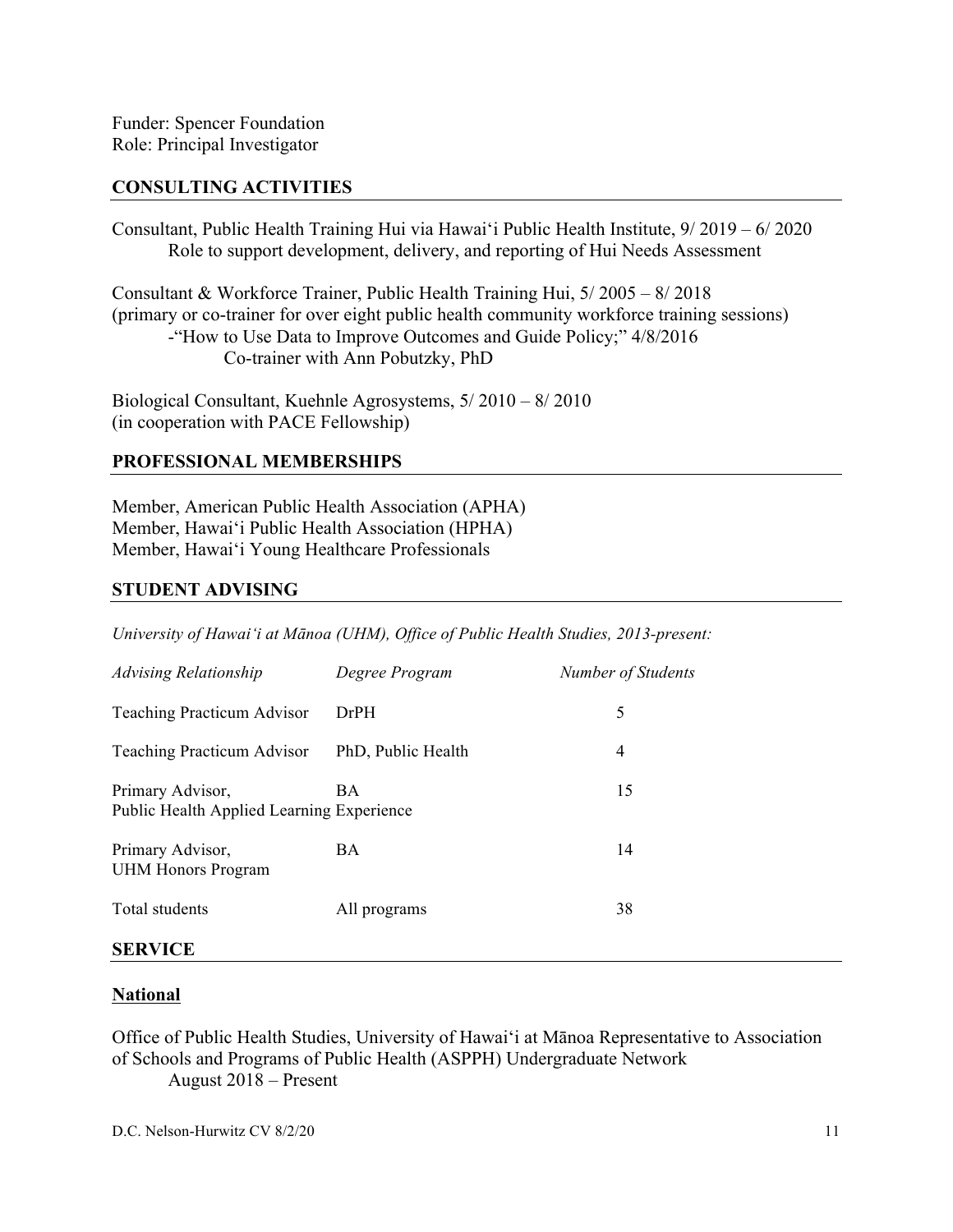Independent Peer Reviewer, Frontiers in Public Health (section Public Health Education & Promotion)

February 2020 – Present

Abstract Reviewer, American Public Health Association's 2020 Annual Meeting & Expo (Academic & Practice Linkages in Public Health Caucus program) March 2020 – Present

## **Local & University of Hawai'i**

Independent Peer Reviewer, Hawai'i Journal of Health & Social Welfare January 2020 – Present

Public Health Program Representative, Ho'ola Mālamalama (University of Hawai'i at Mānoa Health Professions Recruitment Organization) August 2009 – Present

Audio Narrator, Partnership for Improving Lifestyle Intervention (PILI) 'Ohana & PILI Tech Program (NIH R-01 & RMATRIX-II Funded Grants) Department of Native Hawaiian Health, John A. Burns School of Medicine, University of Hawai'i at Mānoa August 2015 – March 2017; August 2008 – August 2009

#### **Departmental**

Chair, Bachelor of Arts in Public Health Program Office of Public Health Sciences, University of Hawai'i at Mānoa May 2014 – Present

Chair, Undergraduate Education Committee Office of Public Health Sciences, University of Hawai'i at Mānoa August 2014 – Present

Coordinator & Faculty Supervisor, Office of Public Health Sciences Student Ambassador Program

Office of Public Health Sciences, University of Hawai'i at Mānoa August 2013 – Present

- Curriculum Committee, Office of Public Health Sciences, University of Hawai'i at Mānoa Faculty Representative, February 2016-present; August 2014 – May 2015 Staff Representative, August 2009 – May 2010 Student Representative, January 2007 – August 2009
- Chair, Tenure-Track Faculty Search Committee (Asst Professor) Office of Public Health Sciences, University of Hawai'i at Mānoa August 2018 – December 2018